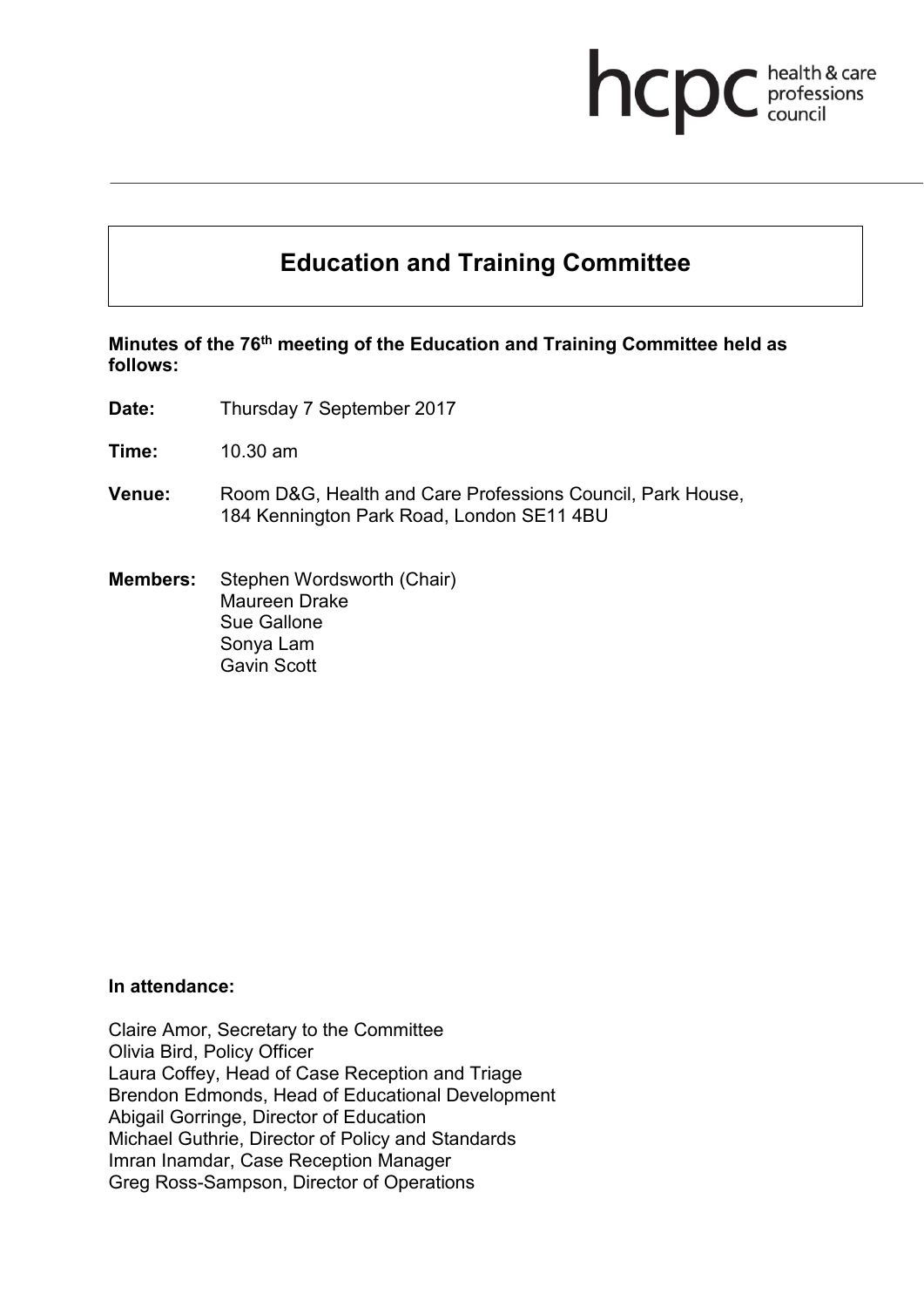# Public Agenda

## **Item 1 - Chair's welcome and introduction**

1.1 The Chair welcomed the Committee and Executive to the meeting.

# **Item 2 - Apologies for absence**

2.1 Apologies were received from Joanna Mussen.

# **Item 3 - Approval of agenda**

3.1 The Committee approved the agenda.

# **Item 4 - Declaration of members' interests**

4.1 Members had no interests to declare in connection with the items on the agenda.

# **Item 5 – Minutes of the meeting of 12 June 2017 (ETC 21/17)**

- 5.1 The Committee considered the minutes of the last meeting of the Education and Training Committee.
- 5.2 The minutes were accepted as a correct record to be signed by the Chair.

# Items for discussion/approval

## **Item 6 – Consultation on the threshold level of qualification for entry to the Register for paramedics (ETC 22/17)**

- 6.1 The Committee received a paper from the Executive.
- 6.2 The Committee noted that at its meeting of 12 June 2017, the Committee considered a paper on the threshold level of qualification for entry to the Register for paramedics ('SET 1'). The Committee agreed that no change to SET 1 is not a viable option.
- 6.3 The Committee received an update on recent changes in approved paramedic programmes across the UK. It was noted that an update appendix one to the paper had been circulated ahead of the meeting and the Consultation document will be updated to reflect the most recent statistics.
- 6.4 In response to a question it was noted that the all UK provider is the Open University and that student volumes for that programme are small.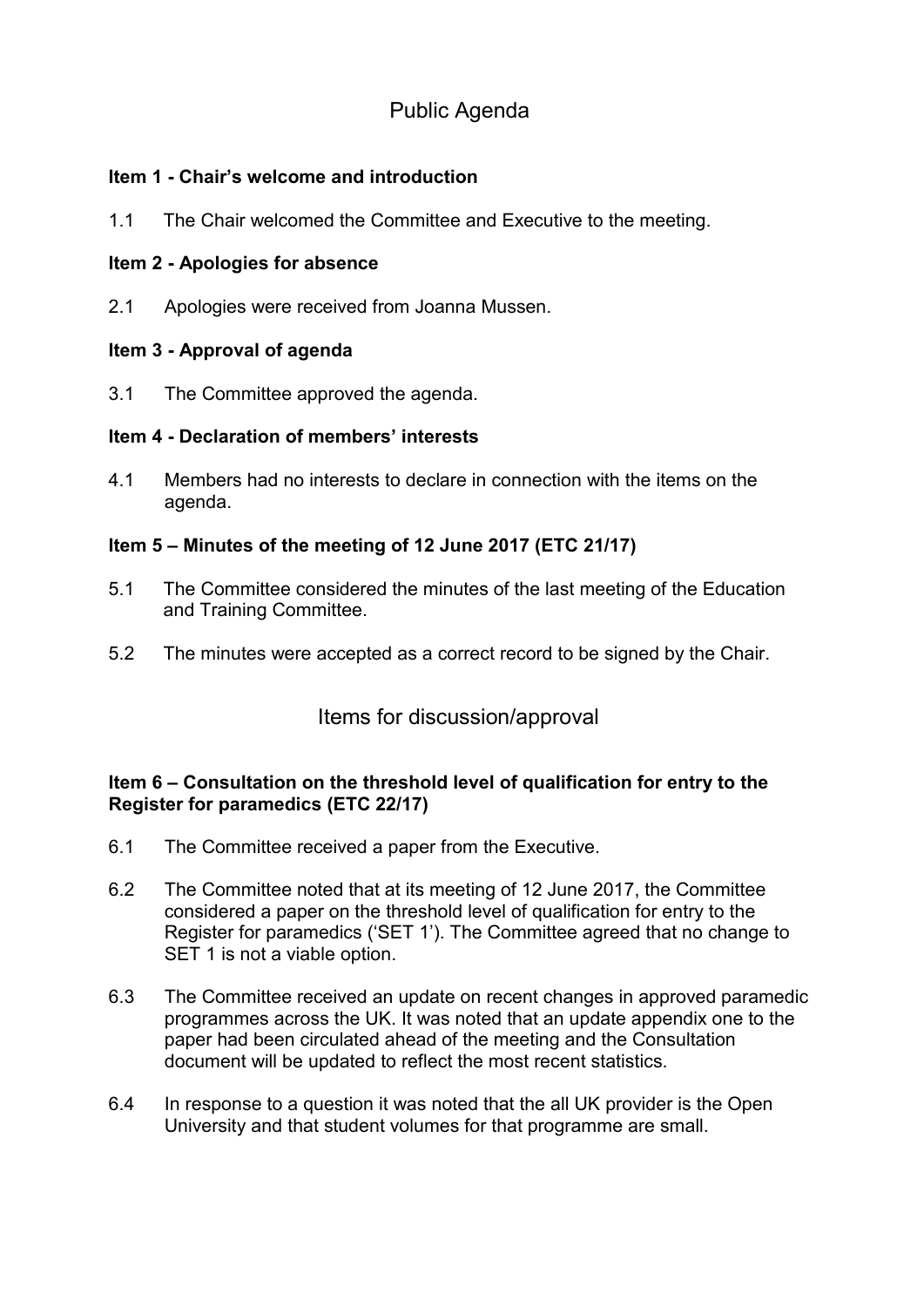- 6.5 The Committee agreed that paragraph 3.4 should be amended so that the first bullet point addresses the changes in models of care as this was the primary motivation for considering change.
- 6.6 The Committee agreed that consultation question two should be amended to clarify what the education levels referred to are.
- 6.7 The Committee discussed consultation question four. It was noted that this question, or similar is likely to be included in all future consultations on standards. It was agreed that the wording would be reviewed to determine if 'inclusion' is an appropriate addition.
- 6.8 The Committee discussed the criteria the HCPC uses to determine that a change to SET 1 is required for any profession. The Committee noted that professions change regularly and that some professions have stronger lobbying ability to effect change. Workforce planning is also a very important factor beyond the HCPC's remit that must be considered when making changes to SET 1. The Committee agreed that, post this consultation, a policy statement would be produced outlining the factors the HCPC takes into account when considering a change to SET 1.
- 6.9 The Committee discussed the timetable options for the consultation as set out by the Executive. The Committee agreed that option two is preferred by that the consultation should be closed after 12 weeks on 15 December 2017 to avoid the holiday period. The Committee preferred this option as it maximised the time for providers to adapt to any change.
- 6.10 The Committee discussed possible options for the implementation timetable. It was noted that legal advice is currently being sought about the HCPC's ability to take a phased approach to changing SET 1, however any change the SET 1 must be contemporaneous. It was agreed that the consultation document should be amended to make it clear that change is not likely before the 2019- 20 academic year.
- 6.11 The Committee agreed to recommend the draft consultation document to Council for approval subject to the amendments agreed during their discussion, minor editing amendments and legal scrutiny.

## **Item 7 – Review of Health and Character declarations (ETC 23/17)**

- 7.1 The Committee received a paper from the Executive.
- 7.2 The Committee noted that the report is a biennial review of the Health and Character Declarations made by applicants for registration or readmission on to the register or by registrants on renewal of registration. The review relates to the period April 2015 to March 2017.
- 7.3 In March 2016 the Committee approved changes to the Health and Character Declarations policy, which allowed for a greater number of declarations to be signed off administratively.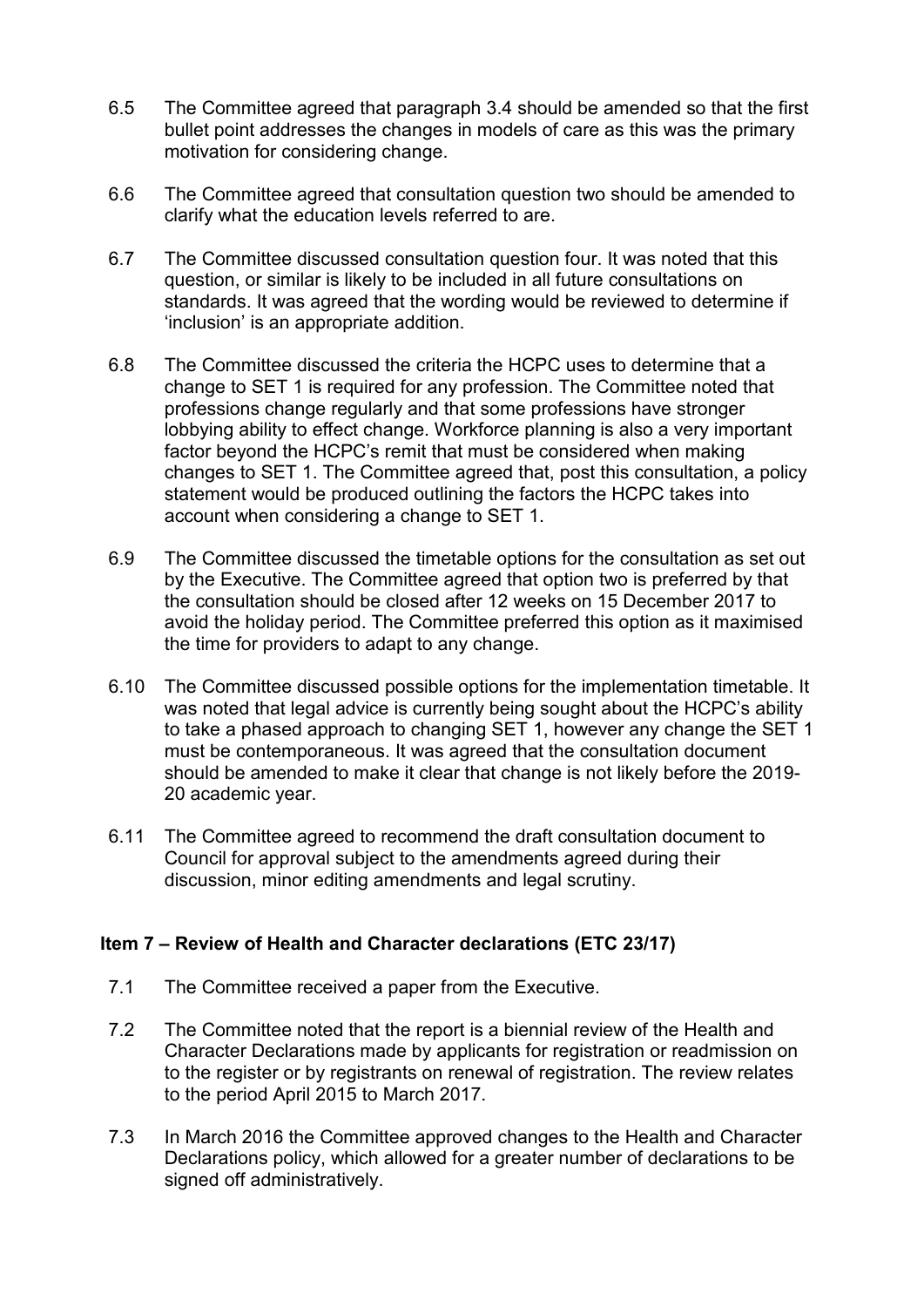- 7.4 During discussion the following points were noted:-
	- the number of declarations received during the reporting period was 18% lower than in the previous two year review period;
	- 82% of declaration cases received were signed off in the department, compared to 54% previously;
	- the majority of cases signed off from July 2016 related to matters that had already been considered by the education provider; and
	- the proportion of cases where registration was rejected by a panel has more than doubled under the revised policy this is due to the resulting change to the profile of cases reaching Panel considers changing.
- 7.5 The Committee noted that the Executive continue to look for administrative efficiencies in the declarations process.
- 7.6 The Committee discussed the decrease in declarations received and if this should be a concern. It was noted that the improved guidance has clarified where declarations are not required for protected convictions.
- 7.7 It was agreed that the Executive would examine fitness to practise cases relating to declarations to identify any relevant trends that could impact on the assessment of the policy. This will be reported to the Committee before the next review date if findings are significant
- 7.8 The Committee agreed that it did not require an additional update on the working of the policy before its due review date in 2019, subject to paragraph 7.7.

## **Item 8 – Annual monitoring: proposals to broaden the evidence base (ETC 24/17)**

- 8.1 The Committee received a paper from the Executive.
- 8.2 During discussion the Committee noted that:-
	- the Executive is proposing changes to the evidence required from education providers engaging with the annual monitoring audit process. Developments within the health, care and education sectors impacting on the programmes approved by the HCPC require examination as to further enhancements to ensure the approval process remains effective;
	- it is proposed that additional evidence be required for practice placement and service user and carer involvement monitoring for the last two academic years. This will involve third part feedback;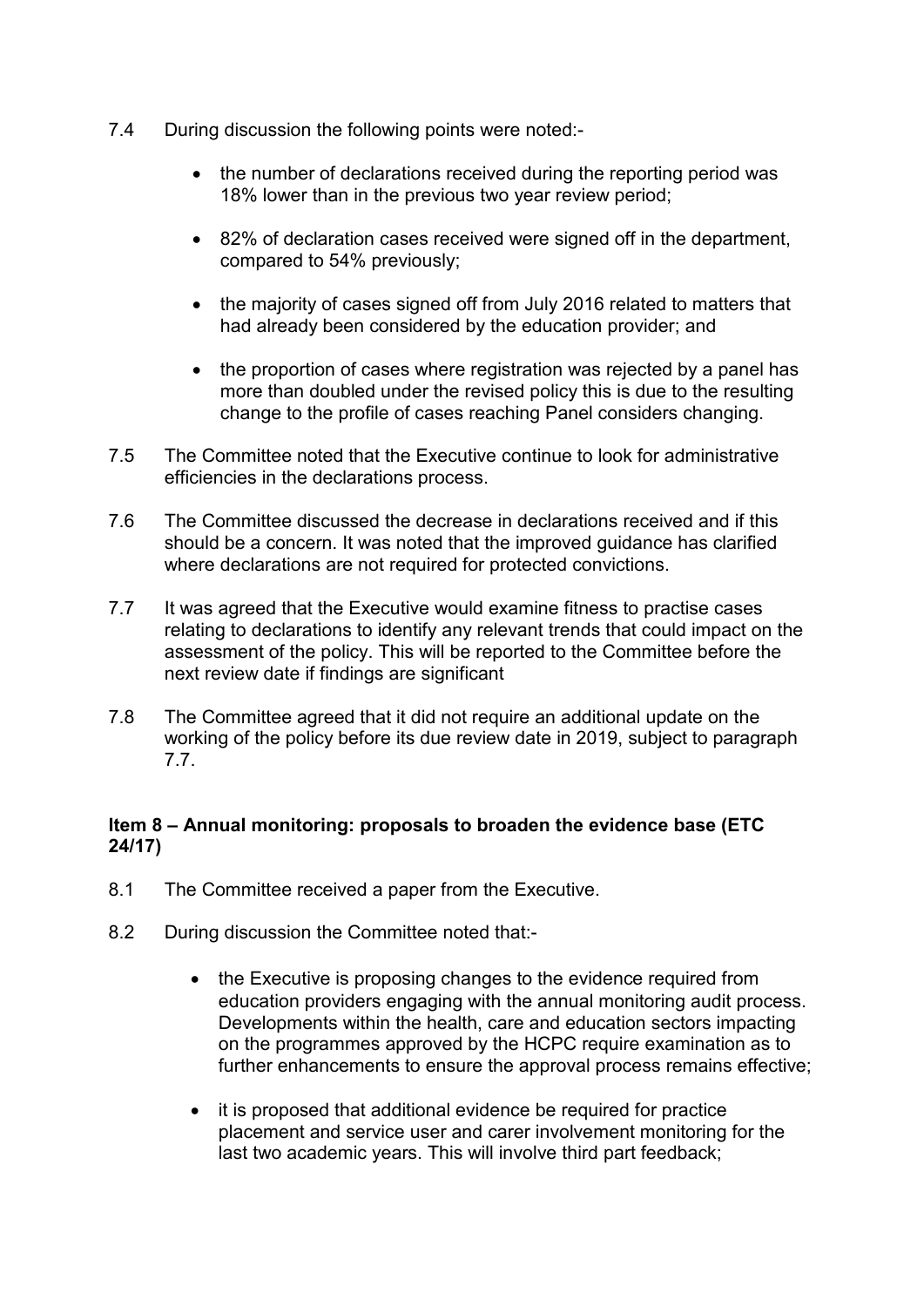- the Executive do not believe requiring additional information in these areas would increase the overall burden to the education provider in engaging with the annual monitoring process. Providers should be producing the information already for their own internal purposes; and
- guidance will be provided to education providers on the types of evidence the HCPC expects to see.
- 8.3 The Committee discussed requiring an evidence base for learner involvement. It was noted that the revised SETs published in July 2017 include a new SET 3.6 requiring learners to be involved in the programme. Broadening the evidence base on learner involvement before they have been assessed against the revised SETs would present a challenge to providers. Following approval, it is expected providers will maintain their own evidence of how the SET is met and therefore this area could form part of the HCPC evidence base.
- 8.4 The Committee agreed that building an evidence base on learner involvement was a priority and should begin as soon as a programme has first been assessed as meeting the new SETs.
- 8.5 The Committee agreed that the evidence base for the assessment of programmes through annual monitoring should be expanded to include practice placements and service user and carer involvement monitoring for the last two academic years. This requirement will introduced in the 2018-19 academic year. The Committee agreed that learner involvement monitoring should be included in the evidence base for those programmes that had been assessed under the new SETs on a two year phased basis.

## **Item 9 – Revisions to Education process (visitors') reports (ETC 25/17)**

- 9.1 The Committee received a paper from the Executive.
- 9.2 The Committee noted that the Executive has recently reviewed and updated visitors' reports for the annual monitoring, approvals, and major change processes. Some new reports have been trialled for Education and Training Panel meetings.
- 9.3 The Committee agreed that the Education and Training Panel would provide feedback on the new format as required.

#### **Item 10 – Any other business**

10.1 The Committee discussed the format of its meeting of 23 November 2017. It was noted that a briefing session would take place following the formal meeting.